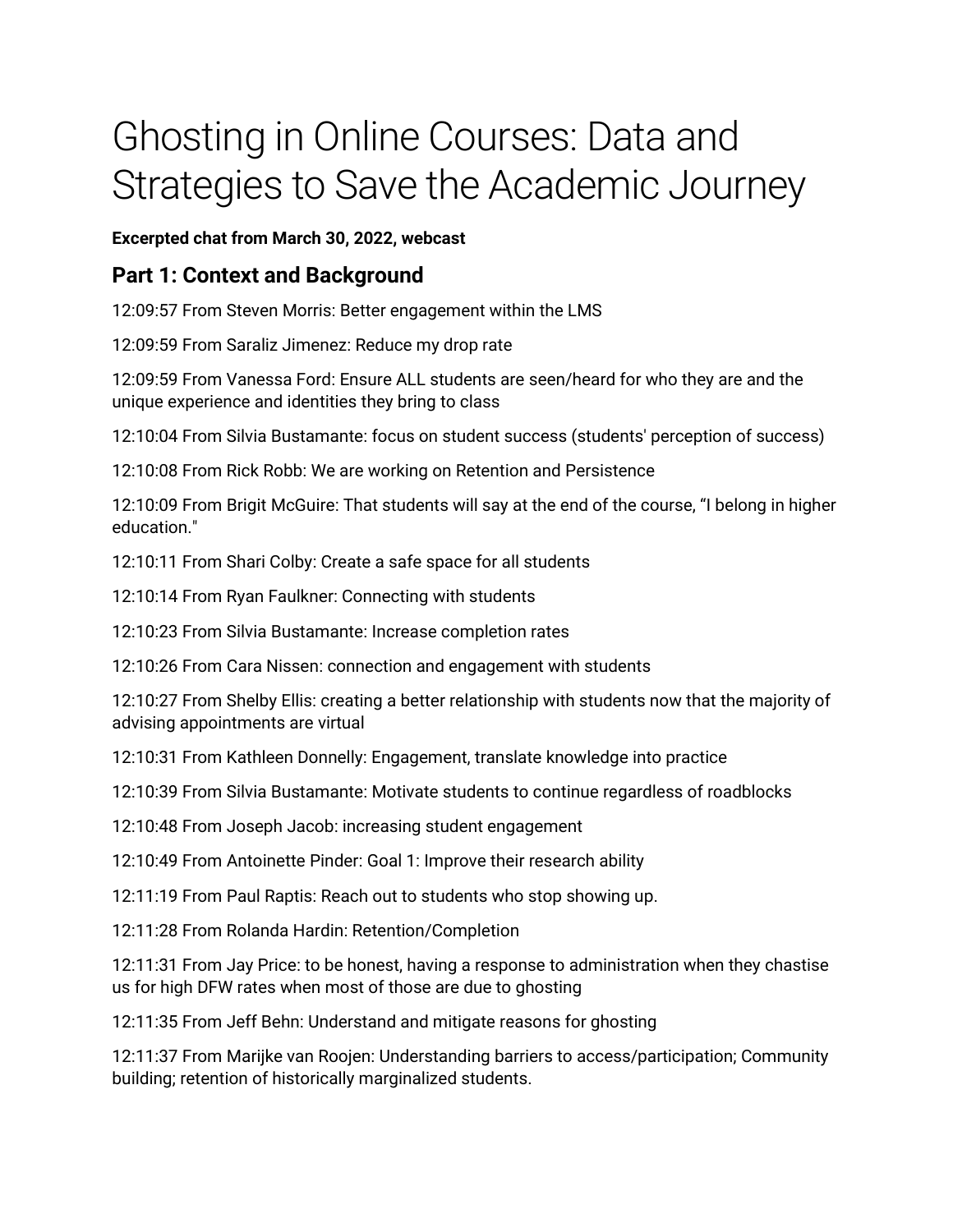12:11:40 From Dawn Davis: My goal as an administrator is to make online faculty, and my student support team, aware of this phenomenon and how to navigate it.

12:11:41 From Sam Ownbey: Create a sense of community and belonging between distance learners and their university

12:11:47 From Dawn Morton: communication as a person - accent on the individual

12:11:54 From Julia Bell: I no longer collect birthdate, could be considered PII (Personally Identifiable Information)

12:11:56 From Laura Cruse: Some of our institutions block personal connections, like sharing cell phone numbers.

12:12:02 From Rolanda Hardin: student academic success: maintaining motivation, support and encouragement

12:12:04 From Amma Marfo: Creating space for students to articulate their goals, to help students feel supported in pursuit of their goals, and to present resources that are relevant/attentive to their goals

12:12:06 From Elizabeth Riley: Engaging students, helping students feel excited about what they are learning, helping them feel valued and encouraged

12:12:08 From Colleen Kadleck: helping students succeed in the class

12:12:09 From William Tinker: Encouraging student interest in course material via easier access to the instructor

12:12:14 From Betsy Dunham:

- 1. Make personal connection with each student
- 2. Teach strategies that are easily implemented and they can take with them

3. Provide social and emotional support and uplift students to provide increased self esteem

12:12:17 From Benjamin Rops: making a connection, network opportunity, and overall student success

12:12:23 From Ruth Neese: How to better engage with students who come from different cultures or who are ESL.

12:12:25 From Sam Ownbey: Increase engagement between student and instructors and among the students themselves

12:12:41 From Jeff Behn: How to encourage students to communicate

12:13:17 From Adria Battaglia: I love that, Jan. Here's my orientation survey for my online, asynchronous course in case it's helpful to others: [https://docs.google.com/forms/d/1wrAQ-](https://docs.google.com/forms/d/1wrAQ-HcT6Lfh0K248shUCKy5BtHRwz3CPhC-IaW15Ds/edit)[HcT6Lfh0K248shUCKy5BtHRwz3CPhC-IaW15Ds/edit.](https://docs.google.com/forms/d/1wrAQ-HcT6Lfh0K248shUCKy5BtHRwz3CPhC-IaW15Ds/edit) Like Jan, I use it to also send individual notes to students.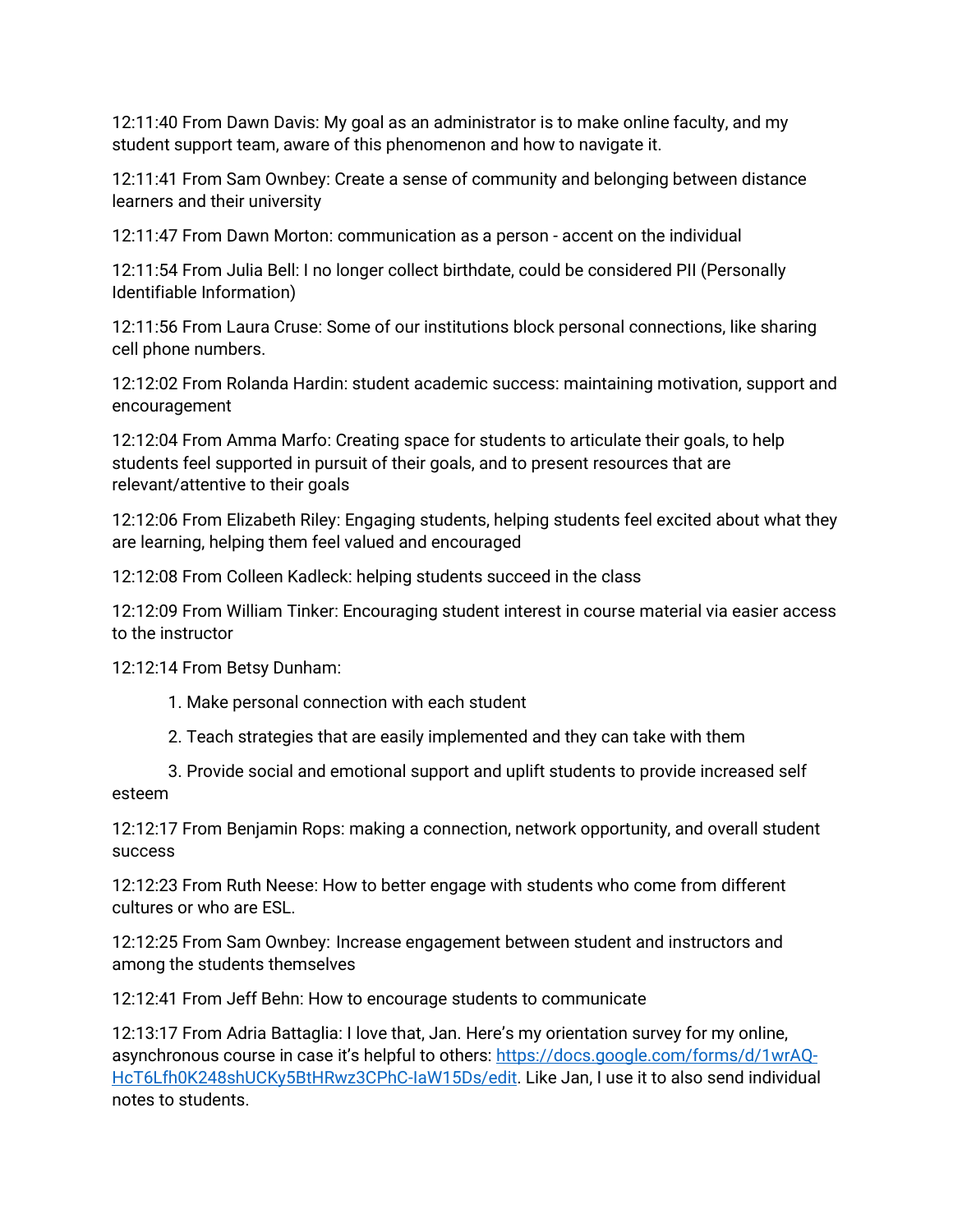12:13:18 From Ryan Van Dusen: I created a Google Voice number that I give to students.

12:13:19 From TABATHA DRAGONBERRY: I give them a Google Voice number

12:13:25 From Ryan Van Dusen: I text from that number

12:13:25 From Cynthia Hamlett:

12:13:27 From Christine Williams: I use a google number that doesn't reveal my actual number and I place on syllabus

12:13:39 From Maureen Stivala: I google voice also

12:13:40 From Cynthia Hamlett: Same here!

12:13:56 From Dr. Drew Gordon: Be honest with your students & let them know that you want to help them & connect. After all, "people don't care how much you know unless they know how much you care!"

12:13:59 From Suzanne Williams: I use Google voice too!

12:14:07 From Mary Mattson: provide connections for students in a course section to discuss ways to bring course concepts alive for them.

12:14:36 From Megan Raymond: Love this Drew "people don't care how much you know unless they know how much you care!"

12:14:51 From Cindy Moreau: Goals. 1, Better relationships 2. Retain the students 3. Understand the why's they ghost

12:15:20 From Christine Williams: I submit a form requesting students to tell me things about themselves, I list out several questions

12:15:27 From Bernadette Curry: Intro of self and each student in first class is vital

12:15:40 From Antoinette Pinder: Goal 2: Build community in my courses

12:17:54 From Dr. Drew Gordon: Find ways to connect with them & use the connections to link them with their fellow students.

12:18:32 From Dounia Chayabaynou: Goal 1 increase student engagement & responsiveness. Goal 2 better know our generation Z needs. 3 Communication methods and strategies for effective communication

12:18:58 From Mary Mattson: 25 students in an online class who are predominantly fulltime students who work and have families; probably 4-5 ghost, 1-2 unexpectedly midterm or later; 2-3 within the first few weeks of the term. The course is an entry level required course for education majors. Honestly I would like for the rate to be 0 for ghosting.

12:19:12 From Dr. Drew Gordon: I require my students to do a discussion post in the first week that is to be a video of themselves introducing themselves to everyone.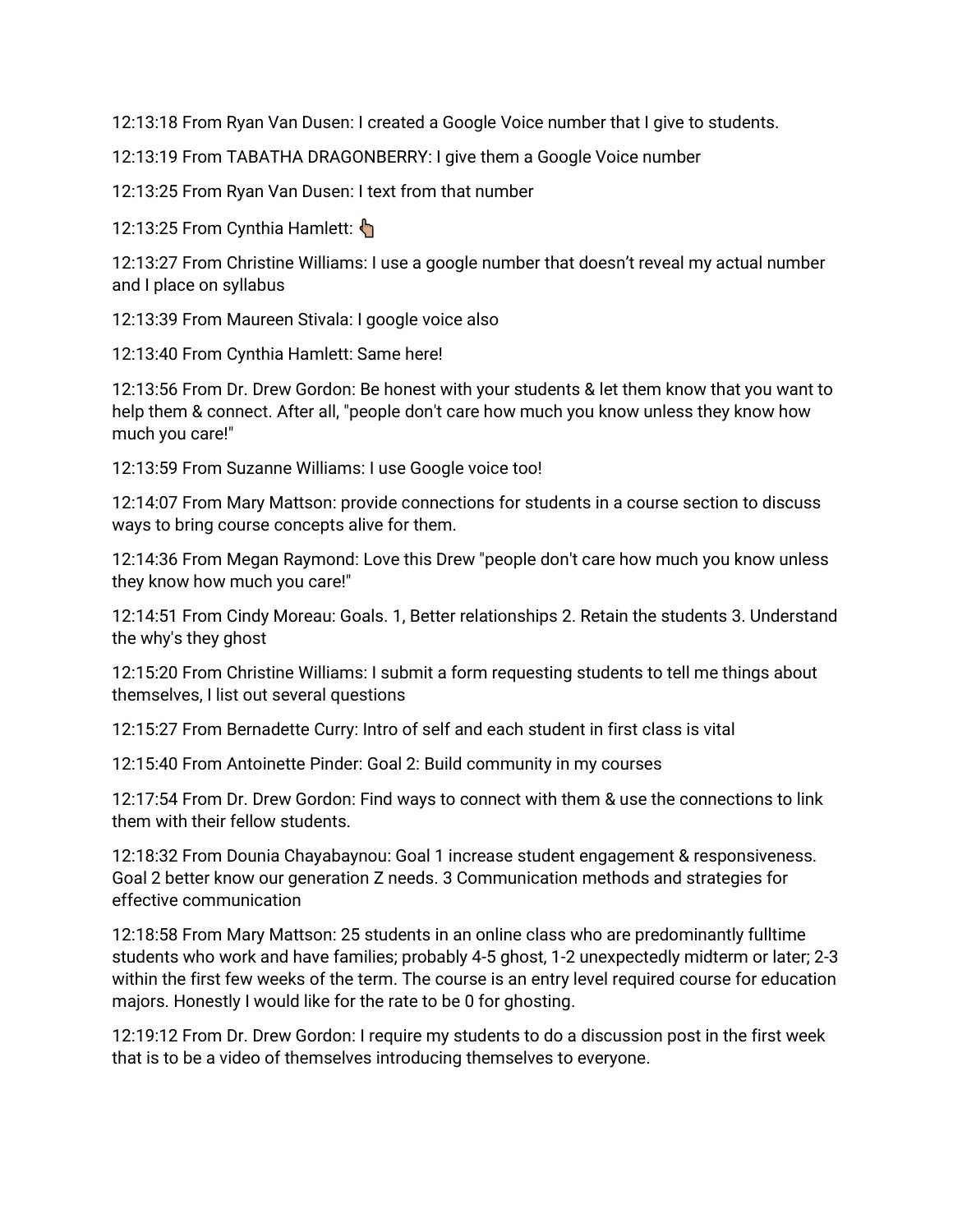12:19:18 From Cara Nissen: we also have student success alerts and they go to their academic advisor/dean so they can reach out to a student who is not replying to the faculty

12:19:40 From Jef Bauman: Does your college have an attendance/participation policy where students are administratively withdrawn or dropped from an online course?

12:20:10 From Dr. Drew Gordon: Yes, Jef.

12:20:44 From Latifa Ouanaim: Our students do not accept that we enforce attendance policy. What do you do at your college?

12:20:46 From Dr. Drew Gordon: It makes a drastic difference in them being engaged, Jef.

12:20:50 From Jay Price: Jef, we have a Student Early Alert System university wide [https://www.wichita.edu/services/studentsuccess/Faculty/Student\\_Early\\_Alert\\_System\\_\\_SEAS](https://www.wichita.edu/services/studentsuccess/Faculty/Student_Early_Alert_System__SEAS_.php) [\\_.php](https://www.wichita.edu/services/studentsuccess/Faculty/Student_Early_Alert_System__SEAS_.php)

12:20:51 From Brianne DiPasquantonio: Great point- perception is reality!

12:21:18 From Mary Mattson: I begin the course with an online discussion where we share conversations about who we are. I too share my personal cell, but I do ask them to respect my evenings after 8 pm and weekends unless they experience an emergency.

12:22:05 From Jeff Behn: I think the pandemic's effect of shifting in person courses to online has reinforced DLS #2

12:22:42 From Claudia Arends: One of the things I do in my online course is contact students directly and open up a discussion on why assignments may be late or missing content and start a dialogue this way. it has worked for a majority of my "at risk" students, most put effort into improving assignments once they feel valued, painful for me to learn each time they feel nobody cares

12:22:47 From Jef Bauman: We do, too. Subterm Classes-8 week. No participation in any one week without communication warrants the drop/withdraw. We utilize a Student Success system. to raise interventions or kudos as well

12:23:10 From Mary Mattson: We have no auto drops

12:23:34 From TABATHA DRAGONBERRY: Mental Health and Burn Out because my students are respiratory therapists during pandemic -

12:23:37 From Jeff Wiltzius: I am sorry, but going above and beyond and contacting someone besides the student about the student not showing up is illegal.

12:23:39 From Mathew Chetnik: One of the challenges we've experienced is that students in online classes have stated "the class is scheduled at the same time as my job, and it's not fair you expect me to participate"

12:23:59 From Claudia Arends: Worst is how to loop in those students that don't respond but stay with the course and then eventually drop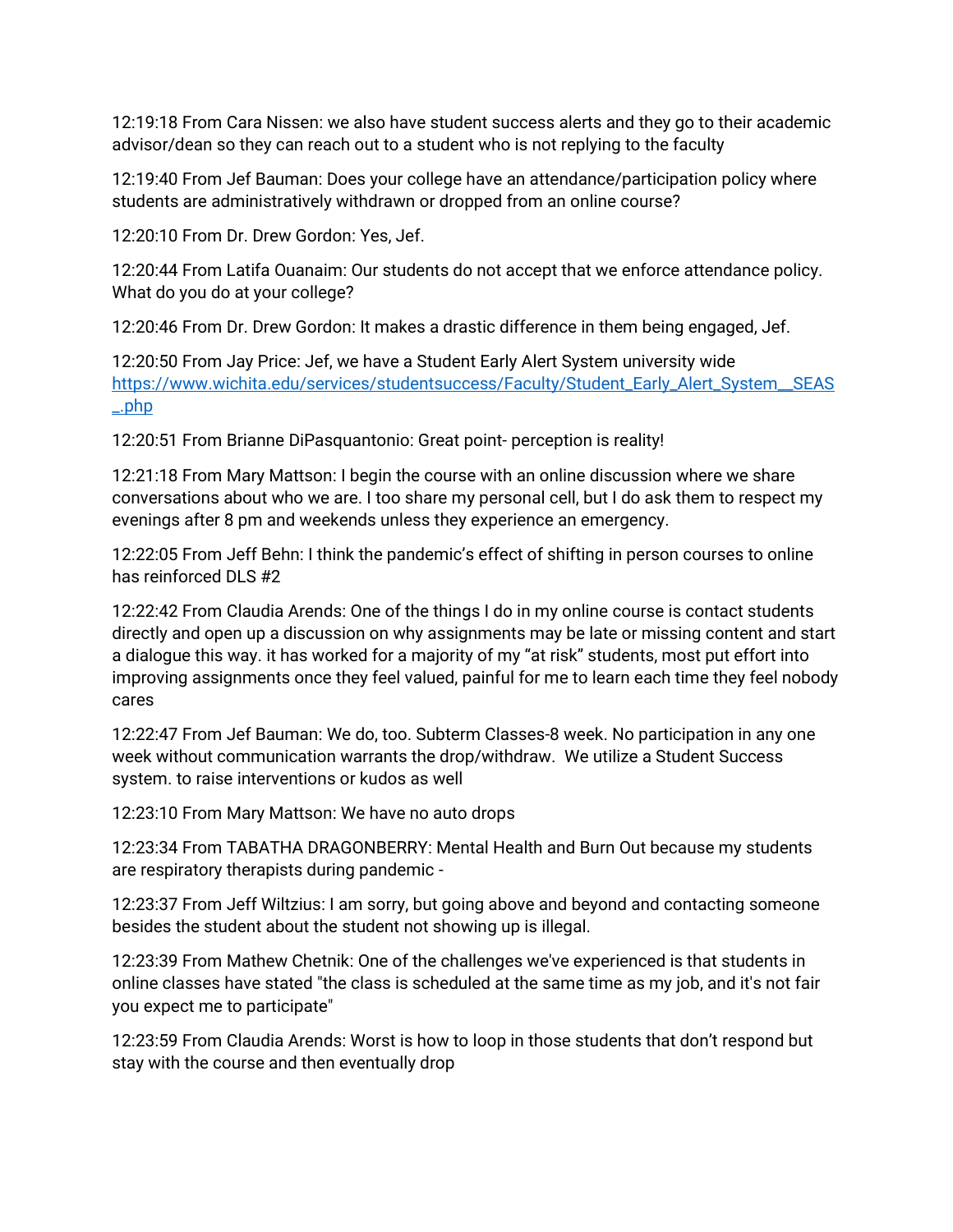12:24:04 From Mathew Chetnik: because many of them are actually "listening" to class while they are in work - waiting tables, retail, etc.

12:24:05 From Colleen Kadleck: the problem I see the most is students expecting the flexibility we have seen in the pandemic (shift to online or hybrid learning) inside individual classes—so the students expect to move to online learning if something is going on in their life, when that is not an option for face-to-face classes—one colleague says it is "restaurant" school where students feel they can order up the class in the format they want on a day-to-day basis

12:24:07 From Carol Kelkis: Do you find students want to focus on content of the course rather than connection with the instructor?

12:24:13 From Cali M.K. Morrison: @Jef, I see your point -- unless they have a FERPA waiver for that person.

12:24:15 From Mary Mattson: Some students are embarrassed by their personal problems.

12:24:23 From Teresa Knight: Students have huge problems - especially health care workers. They are often overwhelmed and are not able to put school as a priority.

12:24:39 From Cynthia Suarez: ^

12:24:51 From Dounia Chayabaynou: students with psychological issues

12:25:00 From Suzanne Williams: Students spiraling in the shame cycle who hide from our outreach

12:25:14 From Jef Bauman: Teresa knight!!! Yes! I realized students who are working are overworked because of the pandemic stressors.

12:25:18 From Dounia Chayabaynou: students feeling that they do not fit in the community

12:25:21 From Claudia Arends: I find students want both connection with instructor and connection with course, I am teaching earth and environmental sciences so they are eager to learn but some gaps in keeping them on track to meet course outcomes

12:25:33 From Mary Mattson: Exactly academic lack of confidence; shame

12:25:39 From Ryan Van Dusen: I teach active duty military students. They deploy, have duty, go to the range, etc.

12:25:49 From Victor Morawski: Why would any student sign up for a synchronous class which conflicts with their work schedule?

12:26:01 From Dounia Chayabaynou: lack of motivation and interest in the course

12:26:08 From Claudia Arends: It seems students become tired from the assignments. I'm not sure how to build in breaks for mental processing since we only have a limited amount of time in the course

12:26:26 From Jeff Behn: A lot of our students don't realize how much time and energy our online courses require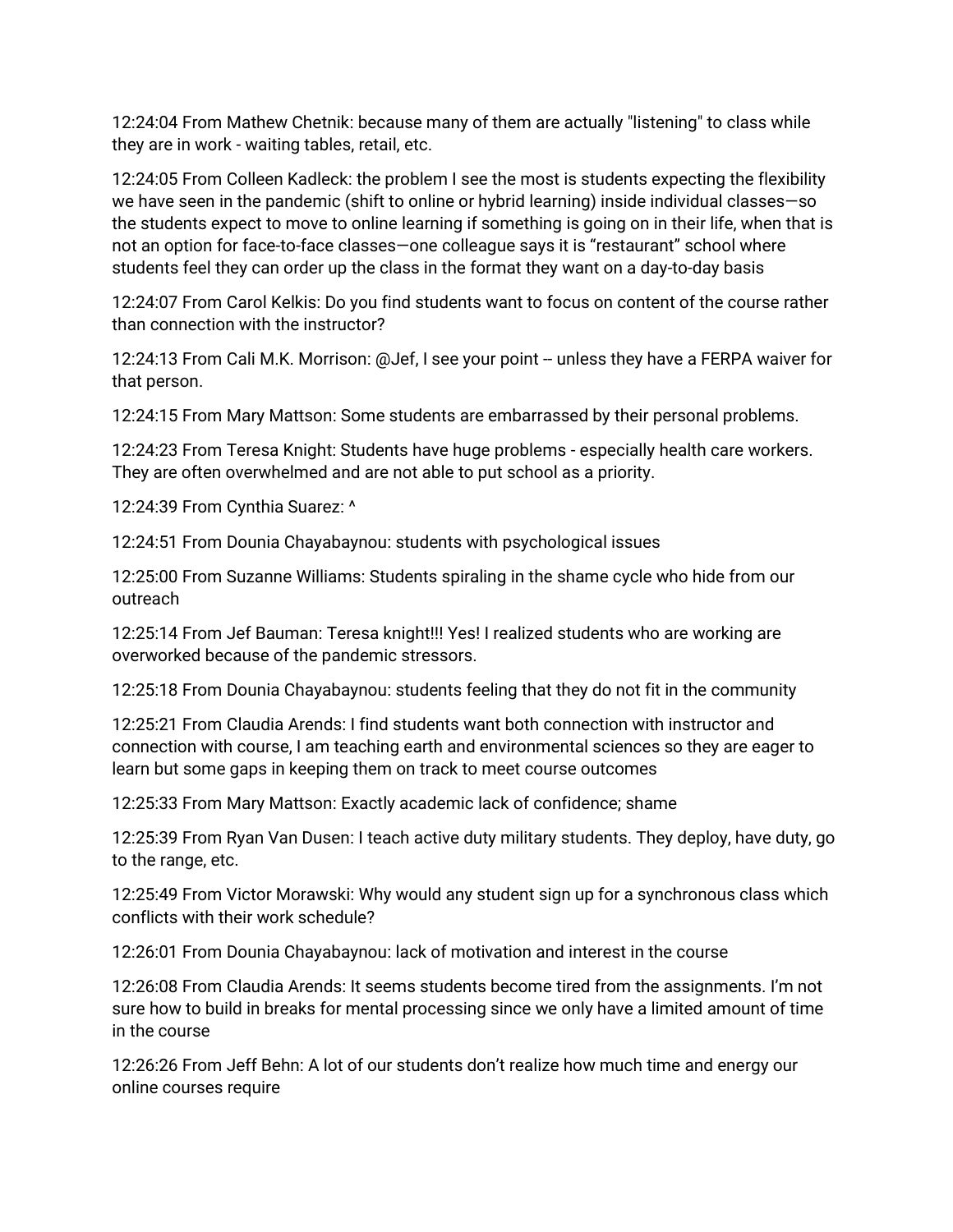12:26:33 From Jeff Behn: They think they can do it during the weekend

12:26:35 From Cali M.K. Morrison: @Victor, it may not have conflicted when they registered, but that is very much an obstacle for hourly workers.

12:26:42 From Nicole Ravas: what Jeff said!

12:26:55 From Jeff Wiltzius: All studies that I have seen show the two main reasons students withdraw from classes are work and family. There are very few things that we as educators can do for personal circumstances.

12:26:56 From Jef Bauman:  $\frac{1}{10}$ 

12:27:12 From Antoinette Pinder: Agreed, Jeff!!!

12:27:13 From Monique Liles: Yes, having the syllabus available at registration can help students decide if now is the time to devote to a particular class.

12:27:16 From Cynthia Suarez: 2nd-ing Cali's comment. Student's commitments are very likely to evolve over the course of a term

12:27:17 From Sam Ownbey: The course may also be required for their degree and/or they need to be in a certain amount of hours for financial aid

12:27:39 From Claudia Arends: For me I have a range of students; military, working family members, single parents, older adults, high school students, all in one course often…participation is not related to their outside circumstances either

12:27:49 From Nicole Ravas: I teach an accelerated online course; students are stressed anyway, and are not ready OR don't realize challenge of truncated schedule.

12:28:15 From Mary Mattson: The Star Student doesn't want to be "one of those" troublesome students

12:29:14 From Dr. Drew Gordon: It is vitally important that the students of today need more positive reaffirmation & encouragement due to the world being so negative.

12:29:23 From Joseph Jacob: star students could crash if not managed successfully

12:29:38 From Jeff Behn: @Nicole - we try to prepare our new students with webinars and orientation, but the people who need to know the info aren't the ones who attend and participate

12:29:38 From Claudia Arends: A lot of times I have students experiencing hardship but they end up being the students earning the highest grades because they say they need help, they know they need help, but what about the students that don't show an obvious hardship or need for help? Anyone have strategies that have worked there for the silent students?

12:30:18 From Vanessa Ford: RELEVENT and REAL WORLD is key!

12:30:52 From Antoinette Pinder: Yes, giving encouragement goes a long way!!!

12:31:51 From Rick Robb: I offered that "pre-grading" option and it worked well. — even if they didn't take advantage of it. Just knowing seemed to help.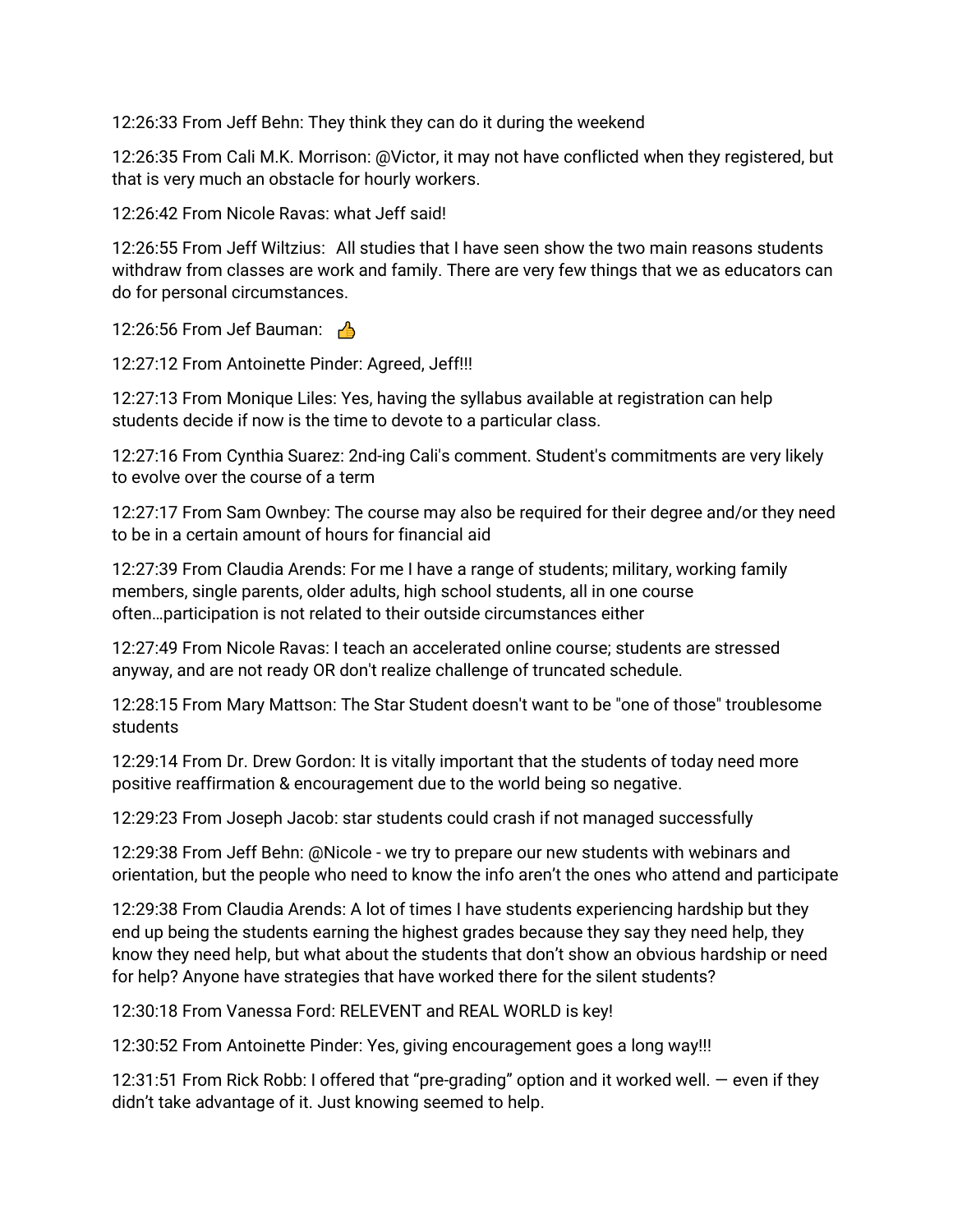12:31:52 From Dawn Morton: yes Vanessa - adult education must be relevant to the world they live in

12:32:09 From Antoinette Pinder: I publicly praised a student who was doing very well in the course and juggling being a single father.

12:32:17 From Jay Price: Great point. So often, the only time we reach out to a student is when there is a "problem"...we as educators also have absorbed that "reaching out = problem"

12:32:34 From Mary Mattson: It is always a difficult balance between small and large scale assignments. The small ones require more frequent online presence; the large ones require long term time management. I always try for a balance and in large scale assignments require due dates for parts of the assignment.

12:33:23 From Cali M.K. Morrison: @Mary do you scaffold your assignments? Where it's smaller, more manageable pieces that end up being a greater whole for the culmination?

12:33:44 From Nicole Ravas: Jeff Behn, unfortunately often true....

12:33:51 From Jef Bauman: How do we get adjuncts to adopt these practices?

12:34:07 From Mary Mattson: Yes totally, and I try to piece the parts with concepts we are learning at that point to build to the final project.

12:34:13 From Ruth Neese: That is the major question, Jef.

12:34:21 From Jeff Wiltzius: About your star student - last semester I had 3 students in a night class that had a "B" going into the final. They showed up for the final review. They did not show up for the final, and ended up with a ":D", in the course. None of them cared or even contacted me. I teach Economics, a no show, no call in the private sector does not end up with an "F", it ends up in fired! We need to teach student responsibility.

12:34:27 From Claudia Arends: Yes reaching out, I make a point of personally addressing student work in each assignment regardless of their performance, and I participate in the discussions, I give them ideas for moving forward or trying to match their interest to the course material, seems to help but I find they aren't always reading or engaging in time… frustrating, even when I do this three times a week

12:34:27 From Sam Ownbey: As someone who works with online students and is also an online student, I always appreciate when an instructor requires due dates for smaller parts of the assignment

12:34:44 From Sam Ownbey: It makes keeping up with assignments so much easier and the final product comes out much more polished

12:35:00 From Robert Foran: I delineate the difference between due dates (flexible/formative/low stakes) and deadlines more set in stone/final assignments/summative).

12:35:09 From Rick Robb: In our English department we began requiring adjuncts to take a practicum before they could teach a given course.

12:35:24 From Carol Kelkis: So hard not to take that personally!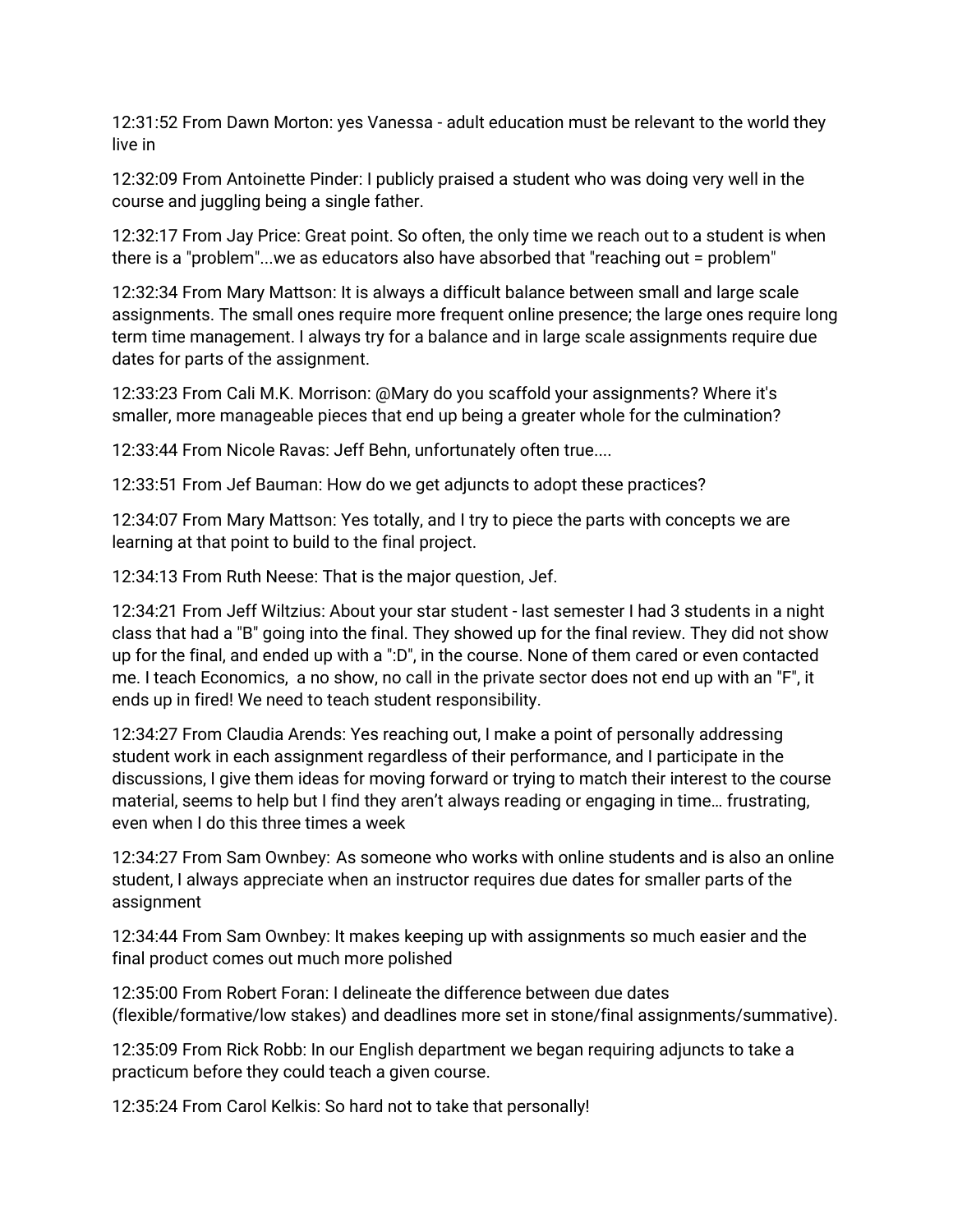12:36:27 From Cali M.K. Morrison: @Robert I love that delineation between due date and deadline!

12:36:43 From Dr. Drew Gordon: That's correct. They are dealing with pain. Interestingly enough, you had nothing to do with it as the professor, but they are just trying to vent & it comes out like it is directed at you.

12:37:08 From Claudia Arends: In my online course I use a "response" assignment, which is a personal space for them to comment on what they think of the feedback they received from the instructor and from their peers, this has minimized conflict in the course each time, and they earn points each week for making the response, works great!

12:37:08 From Mary Mattson: That is good to meet with them privately; I also try to really validate them in online chats to help them become more positive.

12:38:29 From Mary Mattson: It is difficult when they monopolize the conversation and keep meandering off topic. I try to pick a salient point and validate that one point.

12:38:43 From Christina Dryden: @Julie, love the idea to let 'feisty phantasm' tell stories in the right setting. That's a great outlet.

12:38:53 From Christine Williams: I bring real world events into the virtual classroom being mindful of what is happening too as it can be stressful but it is the way to connect them to a course that they have to take and not part of their major, ie, sociology

12:39:26 From Mathew Chetnik: One of the things I've been advocating for is the need for the university as a whole to think about how we "orient" students to "being students" because most don't know "how to student"....I feel like ghosting or some of these behaviors appear because WE haven't done a good job of orienting them to what it means to learn at the collegiate level. We spend significant time talking at orientation about "joining groups/clubs" or "safety on campus" but we spend very little time teaching them skills/strategies/approaches to be successful in the classes BEFORE they go into the classes. too often blame is assigned to them when really its our responsibility to teach them from a university perspective not just "in the class while it's going on"

12:40:07 From Marijke van Roojen: Mathew, I agree, that's on us

12:40:09 From Taylor Elliott: I'm in grad school now and 100% am the Star Spirit. Once had a whole meltdown at my husband because I got an A instead of an A+ on an exam.

12:40:13 From Ayla Moore: +1 Matthew! My sentiments exactly.

12:40:20 From Christine Williams: Another idea I had was to have students use a profile picture that represents something about themselves, and then change it going forward for different topics. Students will not put cameras on!!!

12:40:31 From Rick Robb: Great point, Mathew. I think there needs to be more in the way of helping students to understand their job of being a student.

12:40:32 From Luke Owens: I wonder if we look at these archetypes in a circle, does Star Spirit easily flip over to feisty phantasm? :)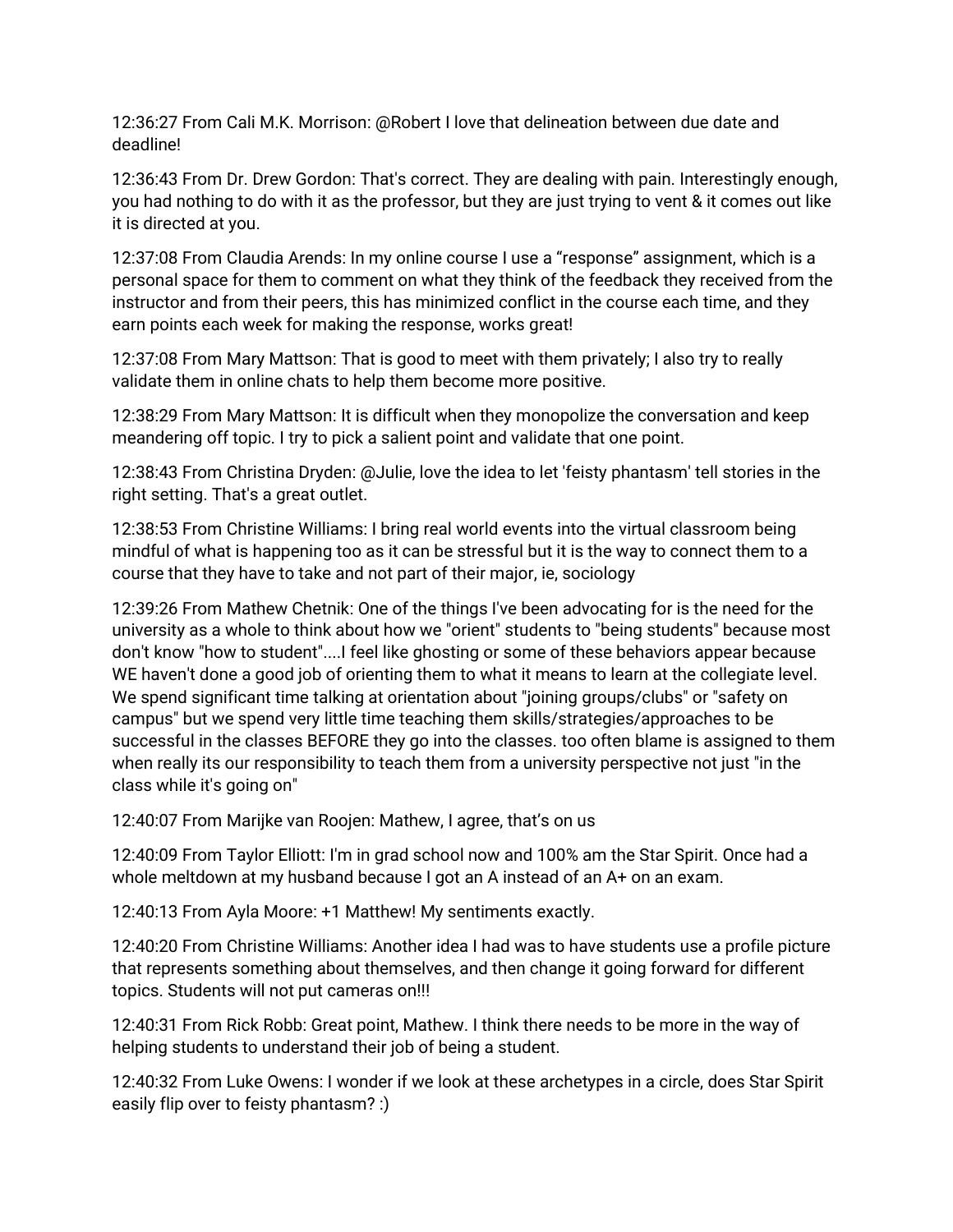## **Part 2 – Investigate**

12:40:32 From Ayla Moore: I cringe at the student deficit model that gets echoed

12:40:55 From Claudia Arends: Good point, students need to be taught how to learn too, and with so many different learning styles that can be a challenge to provide personalized education, there we need to reply on advising to help that development

12:41:15 From Jeff Behn: I agree Matthew - I also struggle with the getting jaded and falling into the "These students are adults - they have a responsibility as well" trap

12:41:29 From Vanessa Ford: Connection is SO critical! Especially for online students ( I was one once) who need to feel they belong and are part of a community!

12:42:06 From Cali M.K. Morrison: @Vanessa This is why I also advocate for all online educators to actually be online learners as well-- walk a mile in the shoes!

12:42:12 From Mary Mattson: Matthew, I so agree with you. A million years ago I taught learning support students, and they were required to take an orientation course that provided organization study skills along with expectations in terms of a home/school balance. I rarely had ghosting students then because we had common understandings in a course.

12:43:25 From Maggie Siebens: And in extreme cases, school trauma follows people through adulthood

12:46:44 From Rick Robb: In Creative Writing workshops we had to find something genuinely good before we were allowed to critique our classmates.

12:46:49 From Remona Boodoo Frye: Although it's sad to admit, higher ed is full of egos. It is in the teacher's best interest to support their students. The sooner some realize that, the better.

12:47:11 From Vanessa Ford: How are you feeling the course is going for you? What's working? What's not?

12:47:32 From Cali M.K. Morrison: What has drawn you to this major?

12:47:33 From Jonathyne Briggs: What challenges are you facing with the assignment?

12:47:41 From Sharon May: What's getting in the way of your success in this class?

12:47:43 From Monique Liles: What are your goals from this course? Your major?

12:47:47 From Reginald Garcon: You can first ask the student why they are interested in a particular program

12:47:47 From Meg Stephenson: Are you enjoying the course? Tell me how you feel about the coursework?

12:47:51 From Pamela Holt: pose it as an opportunity

12:47:52 From Camm Lounsbury: Let's talk about your goals for this program. Where do you want to be in five years?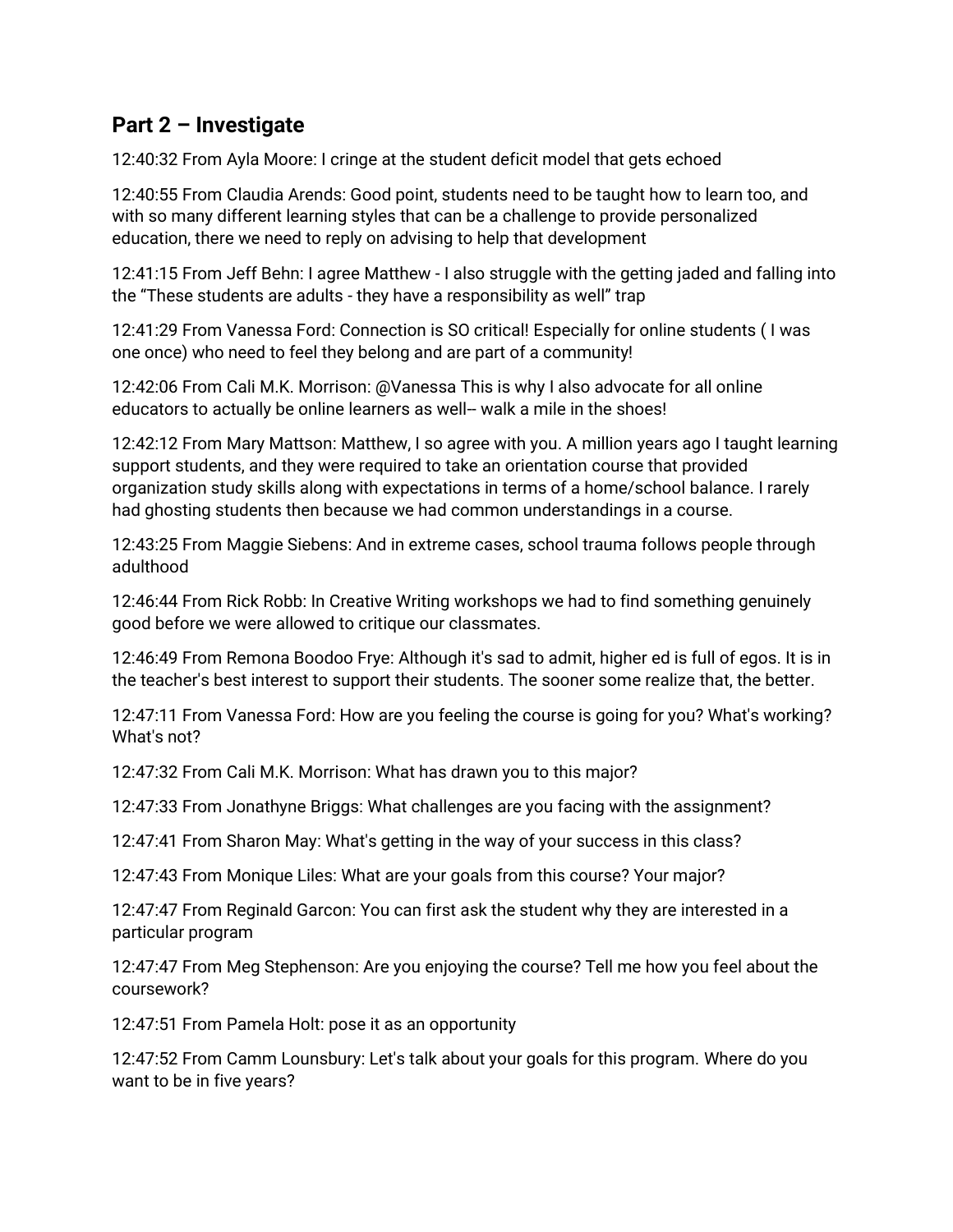12:48:01 From Olivia Torres Jojola: Do you feel like you're being fulfilled in this program?

12:48:04 From Christine Williams: How can I help you this class. Can we meet one to one to further discuss

12:48:11 From Monique Liles: Provide other options for student to meet their goals.

12:48:13 From Shari Colby: What can I as an educator do to help you excel in this major? What resources might you need to meet your goals?

12:48:14 From Antoinette Pinder: Your strengths are in the following courses, how about identifying a major that is related.

12:48:22 From Jef Bauman: Have you had a chance to review your grade? What questions do you have about them?

12:48:25 From Joseph Jacob: I recognize you may need assistance how can I assist you?

## **Part 3 - Innovate**

12:49:57 From Nicole Ravas: love the 5 C's model :)

12:51:08 From Kendra Soliday: Love the framing of a support model, rather than a deficit. It totally changes the engagement.

12:51:11 From Mary Mattson: How do you handle the student who ghosts, then reappears after you locate them, agrees to a reasonable support plan for makeup and other supports, then ghosts again and comes back during exams and wants extensions

12:51:56 From Jef Bauman: How do you get contact hours with online courses with BITE size lectures?

12:52:01 From Maggie Siebens: I agree, Kendra. Focusing on a positive approach to accountability

12:52:18 From Claudia Arends: What I have done in the past Mary is reiterate the original plan and agreement, then ask why this was violated, take it as a case by case basis.

12:52:31 From KATHLEEN MCLELLAN: How many of you use resources like Student Success programs and the Library to help overcome some of these issues?

12:53:29 From Olivia Torres Jojola: What was the mentorship program mentioned?

12:53:31 From Dawn Morton: instead of long lectures, multiple shorter snips are better

12:53:49 From Jef Bauman: Online Student Experience Coordinator here at the College.

12:54:12 From Julie Delich: Mentor Collective

12:54:27 From Vanessa Ford: University Relations Director at Mentor Collective here. Happy to talk with anyone about our work. But learning from all of you has been amazing!

12:54:51 From Mathew Chetnik: Kathleen - We've developed Student Success Workshops on a lot of the common challenges that student say they are struggling with, all presented online, 30